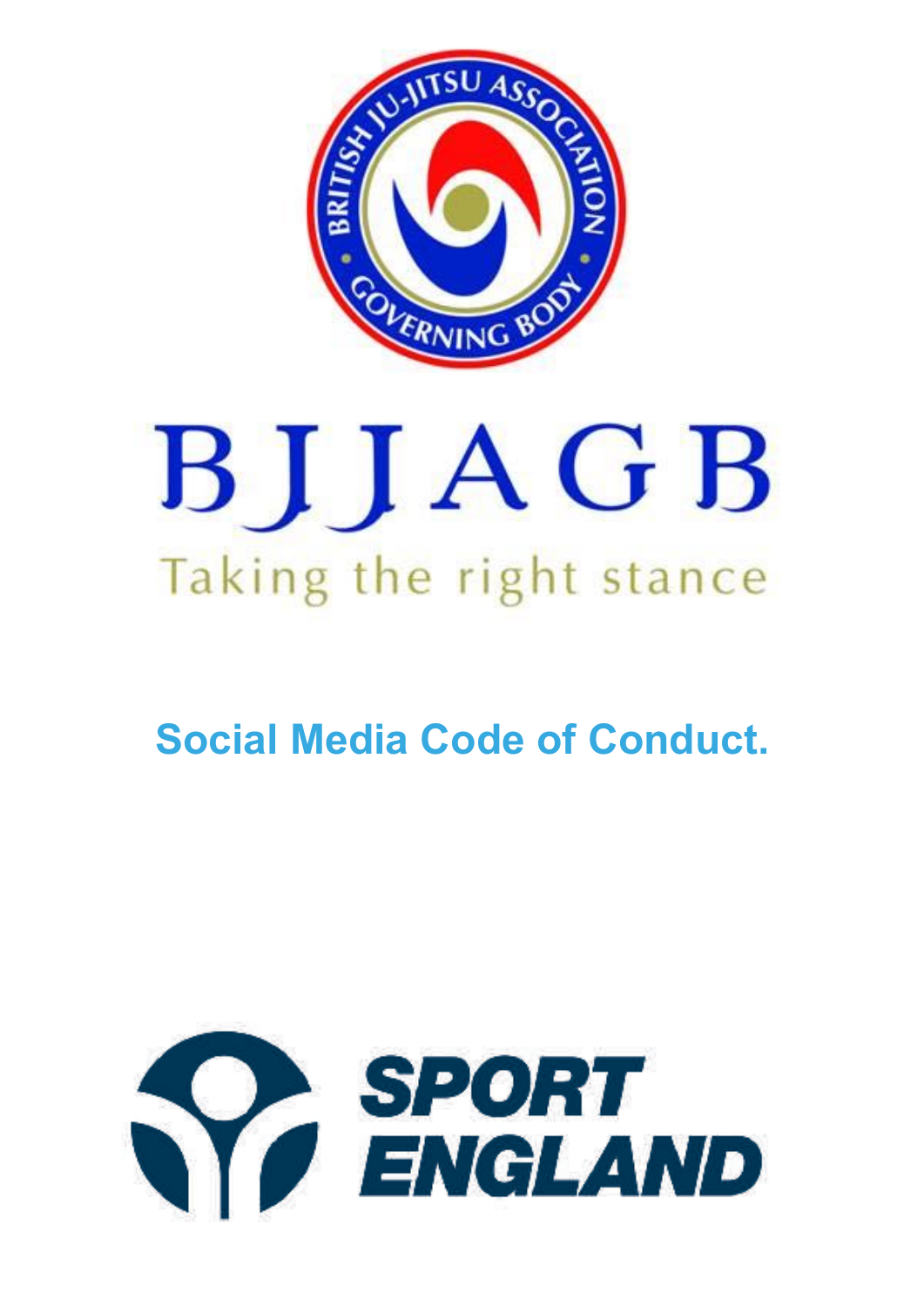#### 1. Purpose and scope

The British Ju jitsu Association GB recognise the developing the range of technologies used to interactively share, create and discuss issues and content as extremely positive and encourages individuals and communities to use social media to promote themselves, their clubs, their achievements and the sport of Ju Jitsu.

However, The British Ju jitsu Association GB will challenge anyone using social media either intentionally or by association to insult, slander, create a risk to personal safety or abuse any individual, organisation or the sport of Ju Jitsu.

This Policy provides guidance for all members, connected participants and staff to help them understand the acceptable standards of use of social media in Ju Jitsu. It sets out best practice designed to assist everyone in understanding what the potential risks are in using social media and how these can be managed.

The pace of change in technology means that it is not possible to identify a definitive list of all forms of social media which this Policy applies to, hence it is to be read as applying to all forms commonly understood to be social media and used as such. This Policy is to be read in conjunction with the Codes of Conduct and you are reminded that misuse of social media can result in Disciplinary Action being taken against a member, connected participant or employee.

#### 2. Definitions

**Social media** is the collective of online communications and media channels dedicated to communitybased input, interaction, content-sharing and collaboration via a range of technologies such as desktop, laptop, tablets, smartphones and other internet enable devices. Websites and applications dedicated to [forums,](http://whatis.techtarget.com/definition/discussion-board-discussion-group-message-board-online-forum) [micro blogging](http://searchmobilecomputing.techtarget.com/definition/microblogging), [social networking](http://whatis.techtarget.com/definition/social-networking), [social bookmarking,](http://whatis.techtarget.com/definition/social-bookmarking) [social curation,](http://whatis.techtarget.com/definition/social-curation) and [wikis](http://searchsoa.techtarget.com/definition/wiki) are among the different types of social media and examples of social media platforms include, but are not limited to, Facebook, YouTube, Blackberry Messenger, Twitter, Pinterest, Google+, Wikipedia, LinkedIn and Reddit.

**Young person** is used to refer to any person below the age of 18.

**Disciplinary Action** means action taken under the Disciplinary Regulations of The British Ju jitsu Association GB.

#### 3. Usage

Whilst clubs and students are encouraged to use social media to positively promote their clubs, themselves and their achievements and the sport of Ju Jitsu, the balance between the right to free speech and the responsibility not to insult, slander, abuse or create risks to anyone's personal safety must be borne in mind. This Policy seeks to assist each person in knowing how to achieve that balance.

#### 4. Good Practice Guidance

As a general principle it is recommended that the club, Ju JitsuKa or individual has a webpage/profile which is used for their Ju Jitsu involvement and that they keep their personal identity, pages and profile separate. This will help in distinguishing between what is part of a person's private life, and what is part of their life in Ju Jitsu. Whilst there will always be grey lines between the two, having separate online identities should assist in focusing the mind on what is and what is not appropriate content and usage, before anything is posted.

The internet presents a unique set of challenges for protecting personal safety as all information posted is available to the whole world, indefinitely. Generational differences in understanding the implications of what is being posted means that there are very different perceptions of risk operating. Whilst young people get great benefits from the online communities they belong to and the instant access they have to friends from across the world, they may need guidance from the people with responsibility for their safety as to what is acceptable and safe use.

The use of social media to target individuals, whether for grooming or the increasing incidences of cyber bullying, has created a set of risks to vulnerable people which is a real challenge to manage. Everyone is creating potential risk to themselves when they post personal information.

*For example*, if a person posts that they are going on holiday and has their address on their page, it is easy to see that there is an increased risk to their property whilst they are away. If a top Ju JitsuKa posts that they are tired, injured, worried about an upcoming event, they are giving their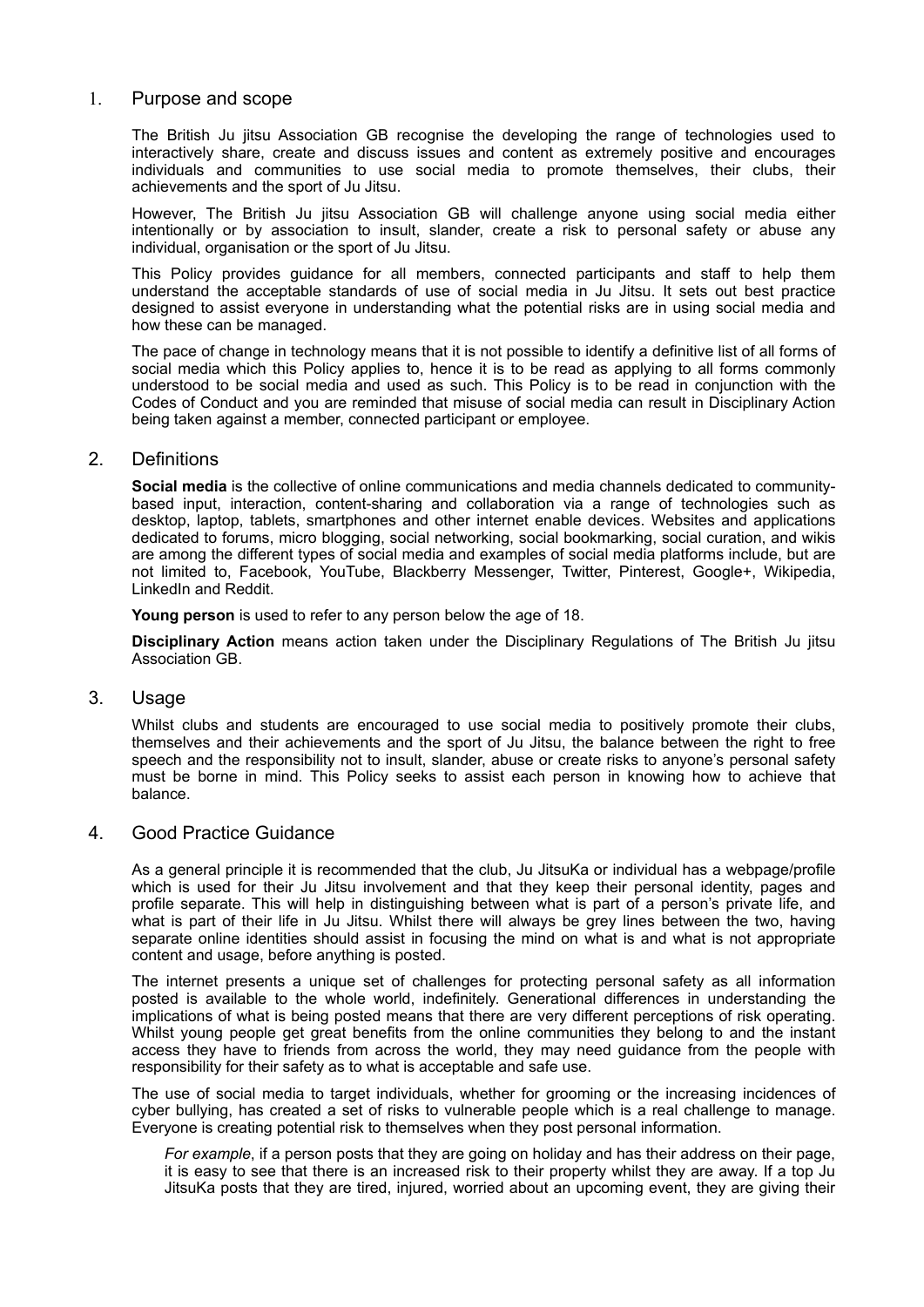opponents information which provides them with psychological advantages that they would not have otherwise gained.

Thinking before you post will help reduce these sorts of unforeseen consequences.

#### **Texting/e-mail**

Probably the most commonly used form of social media, texting is a great way to send fast, cheap communications. Generally speaking texts are more personal and private than other forms of social media and for this reason there is more associated potential risk to young people and adults at risk.

One to one contact without a parent/carer copied in to texts between a coach and a young person is inappropriate. Clubs should seek parental consent at the start of the season for text communications, with anyone under the age of 18. If this is given, clubs should use group messaging, with the Club Safeguarding Officer and any parent who requests it, copied in. Using this method, there should be no need for any adult to have individual contact with a young person in the club in the normal course of things. If there is an emergency which means that an individual young person needs to be contacted, the Club Safeguarding Officer or the parent/carer should be copied in.

Over the age of 18, parents should still be made aware of the club's practice and this Policy.

Clubs should keep a copy of the phone numbers and e-mail addresses of their members, by text/ e-mail group and ensure that these are held securely and not used for any other purpose. The messages sent should always make it clear what the purpose of the communication is and contain the name of the organisation, not just a mobile number.

There should be a minimum number of administrators with access to the group and contact details. A minimum of 2 is recommended.

CPSU Briefing Texting and E-mail

#### **Social networks**

Social networks are the communities which develop on media applications, such as Facebook and twitter.

Adults and young persons should not be "friending" or "following" each other, outside of the Ju Jitsu relationship. Communications for Ju Jitsu purposes should be through sites/identities which are public and managed by the club. This applies to adults in a position of trust as well as to the adults who come into contact with young people through Ju Jitsu.

*For example*, if a coach receives a friend request from a young person who they have met at a training session, they should decline. If the club has a page or identify which allows communication via a public forum, this would be acceptable, provided the site is secure and there are no private messages being sent or received.

It is accepted that some parents/carers are friends with their children, in order to monitor the material posted and seen by them. If the adult then accepts their child's friends, this is not something which The British Ju jitsu Association GB has any jurisdiction over. We are concerned about social media usage where the primary relationship is one gained through Ju Jitsu. Everyone needs to be mindful that:

#### **Social media must not be used to insult, belittle or criticise other teams, players, officials or staff of The British Ju jitsu Association GB.**

Expressing your opinion is fine, being rude in the *way* you express it or expressing discriminatory views is not and could lead to the individual who posted the comment, anyone who forwards or positively affirms the comment, and the person with administration rights for the site used, being subject to Disciplinary Action. Anyone who has posted an offensive message or image is advised to remove the comment as soon as possible, to reduce its impact.

The speed and variety in the development of social media forums, means that posts can be generated rapidly and spread to a wider audience in a very short space of time. All members, connected participants, staff and members of the public can and should report any misuse of social media to the Appropriate Authority i.e The Equality and Diversity Officer of The British Ju jitsu Association GB), so that appropriate action can be taken to maintain the high standards of behaviour expected within the sport of Ju Jitsu.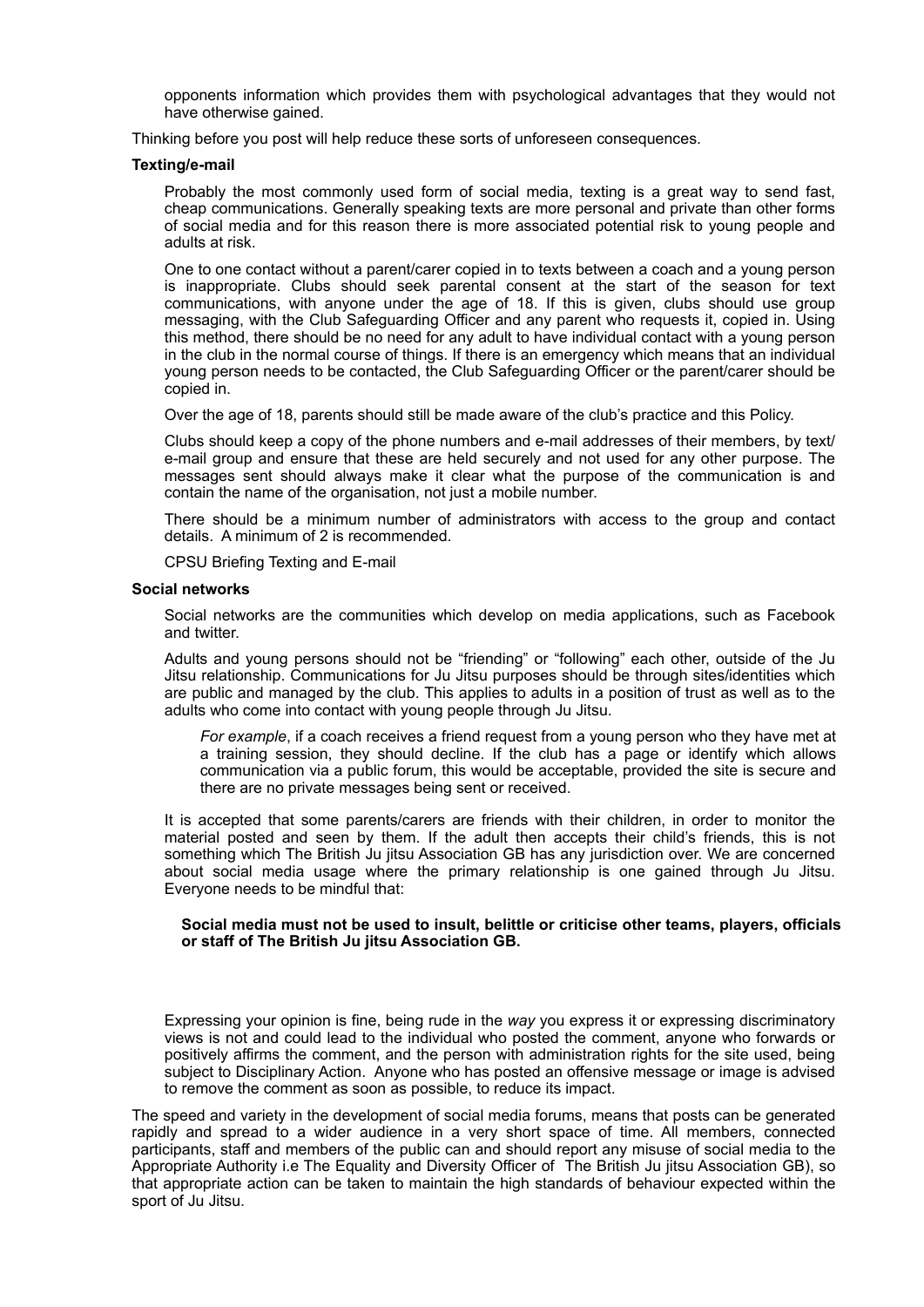#### **Twitter**

When using Twitter or similar tools, reposting other people's comments or posts can be taken as you adopting the views they have expressed and you would be accountable for the content.

Comments made should clearly be attributable to the individual and not to the club, County, Region or The British Ju jitsu Association GB.

#### 5. Setting up Club Webpages

Clubs setting up webpages, including Facebook pages, are advised to ensure that they retain ownership and administration rights over that site. No one individual should have exclusive ownership or administration rights, including the Chair. The CSO should be informed about and involved in the administration of any site(s). All these people should be aware of the law and good practice for protecting children from the potential risks of social media.

The primary purpose of the site should be for promoting the club and the sport of Ju Jitsu and for communicating between members of the club. Privacy settings should be set so that members of the public cannot contact individuals from the club by first establishing a link with the club, via their webpage.

Links from a young person's personal page to the club site may be made, but additional links between the pages of an adult and a young person, should not be made. Remember that privacy settings change frequently – keep them under review and update as necessary.

Photos and tagging should be used with consideration for the safety implications which these bring. A photo of the team in a tournament, without any tagging of individuals is fine. Do not use tags as this allows people to be identified and then traced. Whenever a photo is going to be taken and used, make sure the individual knows and get parental consent [Taking and Use of Photographic and Recorded Images of Young People].

All clubs should provide their members with guidance on the use of the club site and issue their members with Acceptable Use Agreements, which the parent/carer of a young person also signs. A template Acceptable Use Agreement is appended to this policy.

#### 6. Ju JitsuKas' usage

Young Ju JitsuKas are in a position of greater prominence than most players in the sport of Ju Jitsu, and this increases as they progress up the Performance Pathway and to possible National Championship representation. As such, these Ju JitsuKas are the role models for acceptable standards of behaviour and this is as true for their use of social media, as it is for their everyday conduct.

Ju JitsuKas are encouraged to show their personality and engage with their fans when using social media. There is a need for professional conduct at all times and the onus remains on them to promote the sport, the team and the events. They are reminded that sponsorship deals depend on the public perception of the sport and they are the public face of the sport. Deals can be lost on the basis of the behaviour of any one Ju JitsuKa, so it is not just your personal reputation which is important to protect and nurture. Remember the overriding factor is that the tweets or posts must not mislead.

Showing your personality and sharing your performances helps show what it takes to be a top Ju JitsuKa and attracts people to you. Make regular use of your pages/posts so that your fans feel you invest in them and that they have a relationship with you.

Ju JitsuKas should make it clear they are posting their own views. They should not use the The British Ju jitsu Association GB logo, which is owned by The British Ju jitsu Association GB.

You are advised to think carefully about what you post, before you post it. As a rule of thumb, avoid posting during competition time; operate a 3 hour embargo either side of a competition, so that you don't post in haste and regret at leisure. Never criticise the umpires and officials.

Remember that you too have a responsibility to report any posts which contravene the standards expected by The British Ju jitsu Association GB's Code of Conduct and this Policy.

Anyone reporting a concern, or who is the subject of such a report, will be given advice on the procedures which are used to tackle these issues.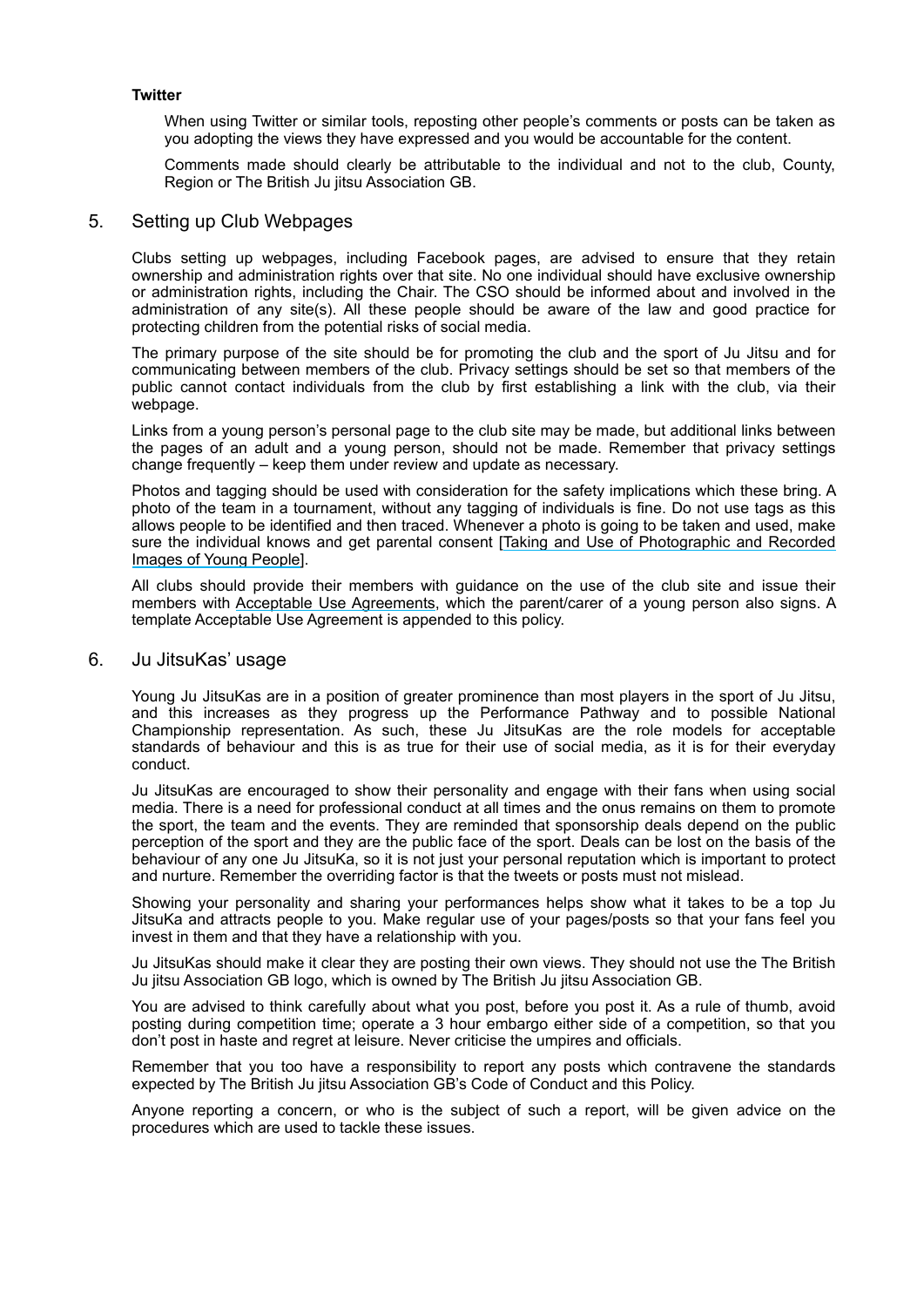#### 7. Reporting Concerns

Safeguarding is everyone's responsibility, as is creating and maintaining the high standards of behaviour expected of people in the sport of Ju Jitsu. For these reasons, everyone is encouraged to report concerns of misuse or inappropriate usage of social media to the Appropriate Authority, within the world of Ju Jitsu, or outside it.

The first point of contact will usually be the Club Safeguarding Officer, or the Chair of the club. As mentioned above, the Appropriate Authority within the world of Ju Jitsu is the body with the power to take Disciplinary Action. Which level is the most appropriate will depend on the nature of the concern, but if it relates to a potential safeguarding issue, the matter must be reported to the Lead Child Protection Officer at The British Ju jitsu Association GB.

**Threats of immediate harm or danger should be reported to the police and/or Children's Services or the Local Authority Designated Officer** (where the concern relates to someone in a position of trust), contactable via your local authority and the Local Safeguarding Children Board and reported to the Lead Child Protection Officer at The British Ju jitsu Association GB, following the Reporting a Concern process.

Whilst the law does not move as fast as technology, there is legislation and government guidance which applies to social media usage, including:-

- **Malicious Communications Act 1988**
- Protection from Harassment Act 2003
- Defamation Act 1996
- Data Protection Act 1998
- Article 10 of the European Convention on Human Rights
- Working Together 2013.

Prosecutions may be taken for comments/content posted on line.

*For example* those which are offensive, insight hatred or are of an intimidating nature.

The British Ju jitsu Association GB may also take Disciplinary Action against individuals using social media inappropriately.

#### 8. Useful contacts

There are a number of organisations who can provide advice and guidance on internet safety and usage, which have been referred to in the development of this policy. They are great resources to reference for the most up to date guidance.

- *M* [CPSU Online Safety](https://thecpsu.org.uk/help-advice/topics/online-safety)
- **俞 [CPSU](https://thecpsu.org.uk/Search?term=online)**
- **& [UK Safer Internet Centre](http://www.saferinternet.org.uk/)**
- **& [CEOP Safety Centre](http://www.ceop.police.uk/safety-centre)**